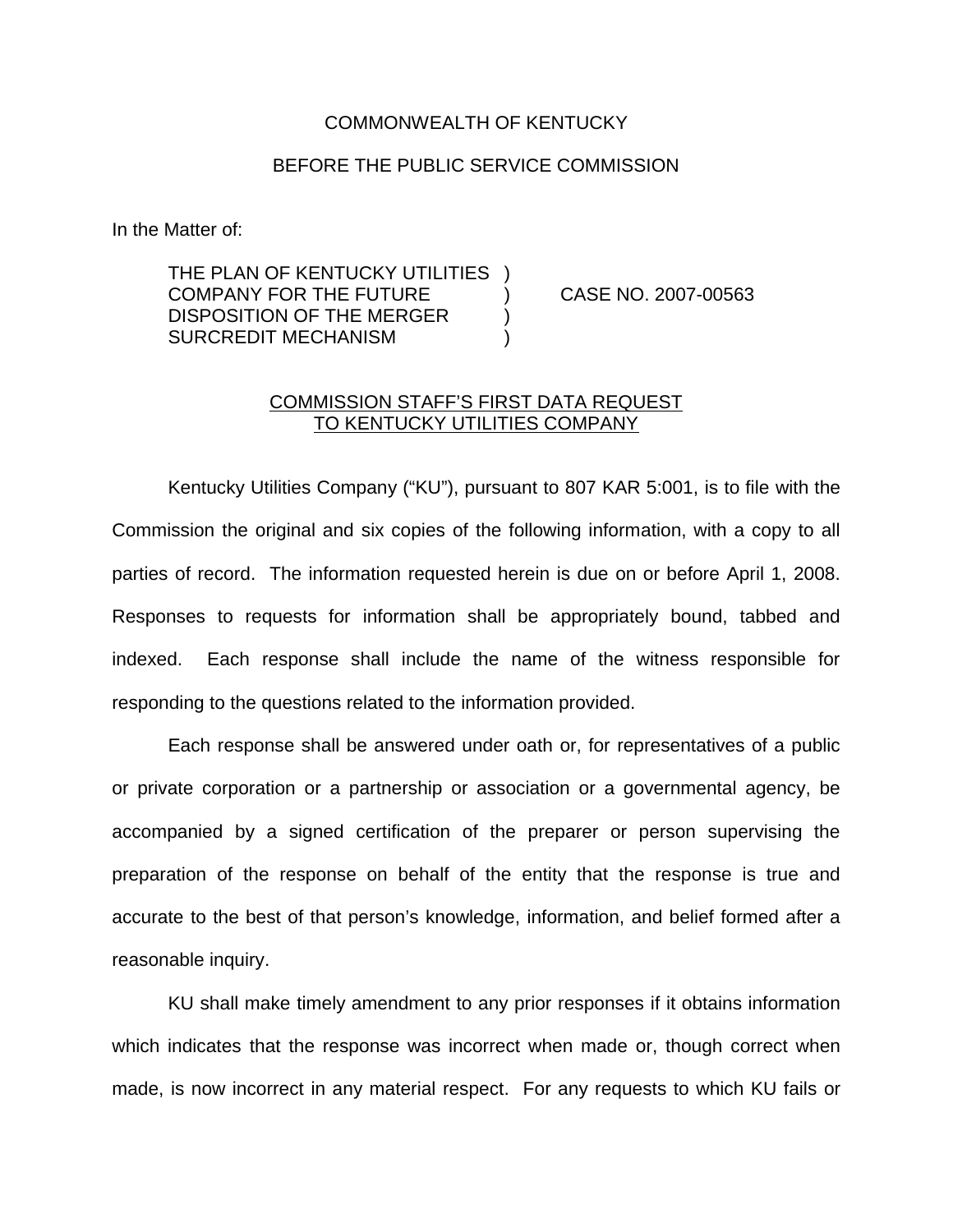refuses to furnish all or part of the requested information, KU shall provide a written explanation of the specific grounds for its failure to completely and precisely respond.

Careful attention should be given to copied material to ensure that it is legible. When the requested information has been previously provided in this proceeding in the requested format, reference may be made to the specific location of that information in responding to this request. When applicable, the requested information shall be separately provided for total company operations and jurisdictional operations.

1. Refer to page 5 of Lonnie Bellar's testimony, starting at line 11. Mr. Bellar states that, when KU's earnings deficit relative to authorized levels exceeds its share of the merger savings, customers are receiving 100 percent of the merger benefits.

a. Is KU currently experiencing an earnings deficit relative to authorized levels? Provide all workpapers supporting this calculation.

b. If KU is operating at an earnings deficit relative to authorized levels, provide the time period over which this has occurred and explain why KU has not filed for a rate increase.

2. In KU's most recent rate case, Case No.  $2003$ -00434,<sup>1</sup> revenue requirements were based on the post-merger, test-year level of expenses plus \$18,968,825 of additional expenses to reflect the shareholder merger savings. In addition, due to a settlement agreement reached in Case No. 2002-00429, $^2$  merger surcredits to customers of \$17,898,933 annually were to continue. To properly reflect

<sup>1</sup> Case No. 2003-00434, An Adjustment of the Electric Rates, Terms, and Conditions of Kentucky Utilities Company, final Order dated June 30, 2004.

 $2$  Case No. 2002-00429, Kentucky Utilities Company's Plan to Address the Future of the Merger Surcredit Approved by the Kentucky Public Service Commission in Case No. 1997-00300, final Order dated October 16, 2003.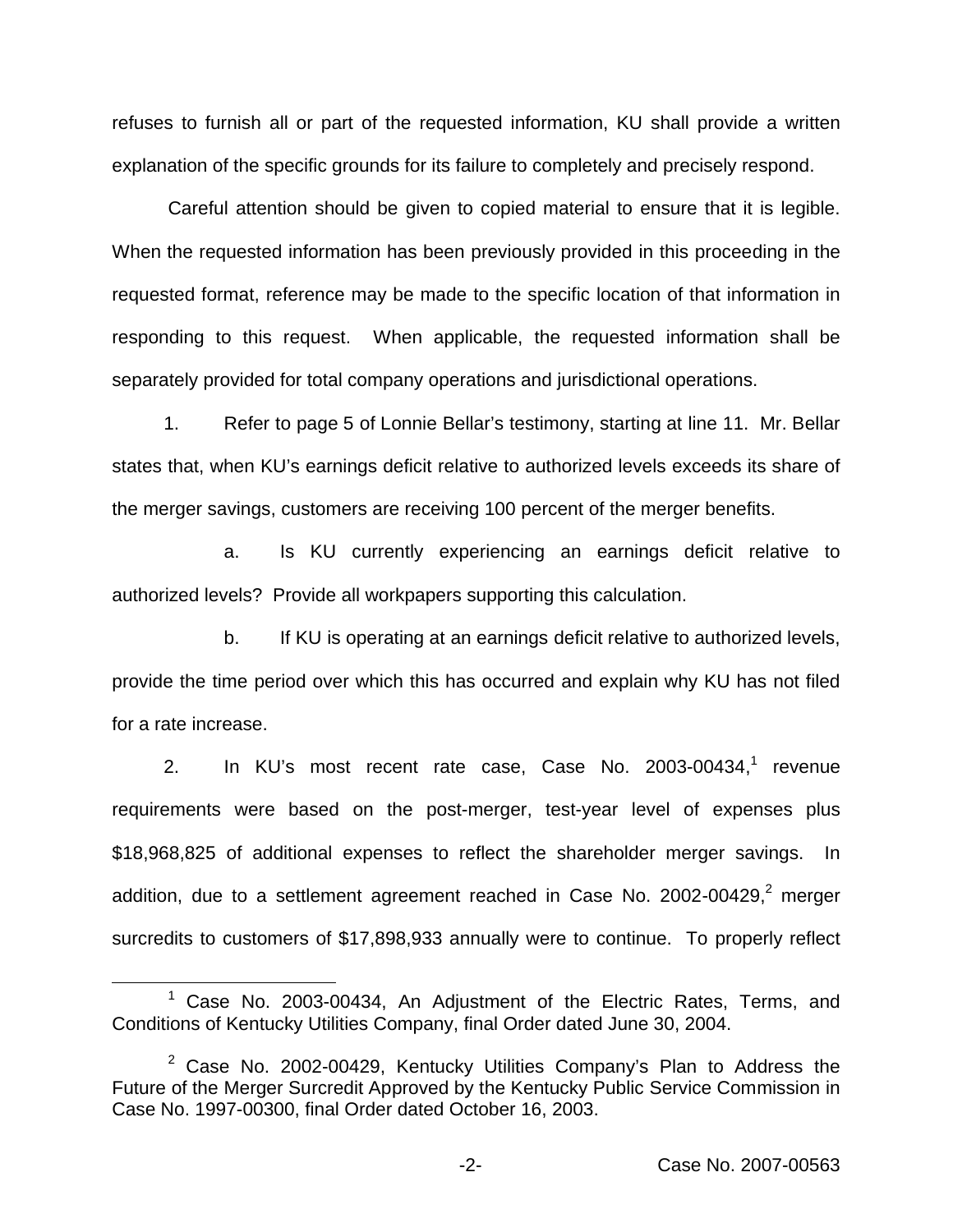the merger surcredits in the rate-making process, KU's total revenues were reduced by the amount of the surcredits and rates had to be increased by the amount of the surcredits.

a. Will eliminating KU's merger surcredits result in a revenue increase of \$17,898,933 annually for KU? If no, explain in detail.

b. Given that the shareholders' 50 percent of the merger savings is included as an expense in KU's existing base rates, will eliminating the merger surcredits result in 100 percent of the merger savings being recovered through base rates? If no, explain in detail.

3. In Case Nos. 1998-00474 $3$  and 2003-00434. KU argued that in order for shareholders to retain their portion of the merger savings, an upward adjustment to operating expenses equal to 50 percent of the total savings originally estimated in Case No. 1997-00300<sup>4</sup> was necessary to eliminate the shareholders' merger savings from the return calculations. This operating expense adjustment was coupled with the recognition that ratepayers would receive their share of the merger savings through the surcredit mechanism, thus achieving a balance between the interests of shareholders and ratepayers. Explain in detail why it appears that KU now believes it is no longer necessary to maintain the balance between the interests of shareholders and ratepayers concerning the merger savings.

<sup>3</sup> Case No. 1998-00474, The Application of Kentucky Utilities Company for Approval of An Alternative Method of Regulation of Its Rates and Service, final Order dated January 7, 2000.

<sup>&</sup>lt;sup>4</sup> Case No. 1997-00300, In the Matter of Joint Application of Louisville Gas and Electric Company and Kentucky Utilities Company for Approval of a Merger.